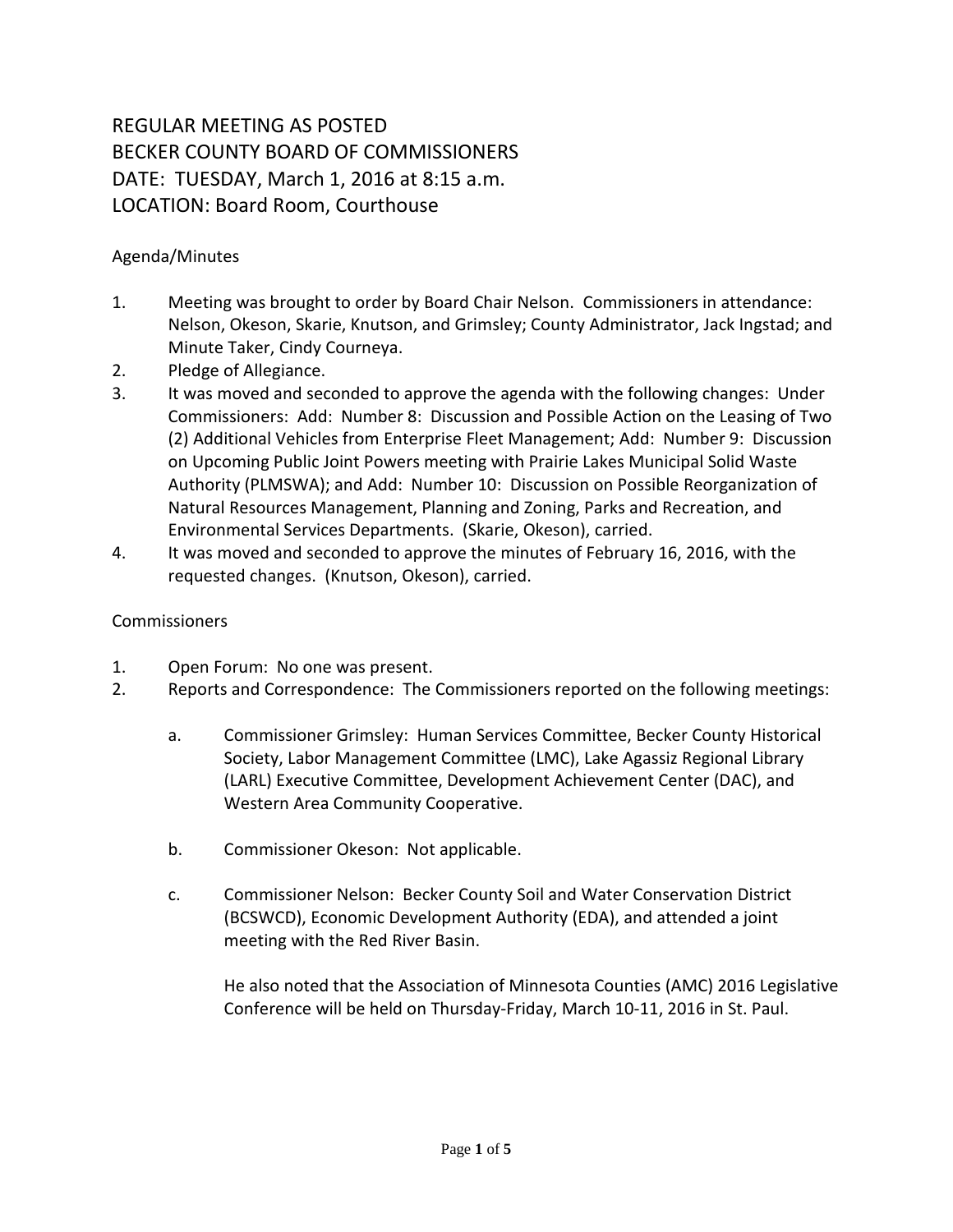- d. Commissioner Skarie: Environmental Affairs Committee, PLMSWA, Becker County Extension Service, Becker County Fair Board, Lakeland Mental Health Center Annual and Regular meeting, and attended an Awards Ceremony at Ecumen.
- e. Commissioner Knutson: Economic Development Authority (EDA) and Mahube-OTWA Finance meeting.

He also commented on the upcoming public Joint Powers meeting with the PLMSWA scheduled for Wednesday, March 23, 2016 at 10:00 a.m. at the Perham City Council Chambers.

It was also noted that there will be a public meeting held to discuss the Trail Feasibility Study connecting Detroit Mountain and Mountain View to the Heartland Trail on Tuesday, March 22, 2016, beginning at 6:30 p.m., at the Lake Agassiz Regional Library in Detroit Lakes.

- f. Commissioner Skarie presented Employee Recognition Awards to both Commissioner Knutson and Commissioner Nelson, in honor and recognition of their 10 years of service to Becker County.
- 3. Appointments:
	- a. It was moved and seconded to re-appoint Lee Kessler to the Becker County Board of Adjustments, for another three-year term, representing District 4. (Skarie, Knutson), carried.
- 4. It was moved and seconded to approve Resolution 03-16-1A, that the Becker County Board of Commissioners supports the selection of Carver County Commissioner Randy Maluchnik as the National Association of Counties (NACO) 100% Membership Delegate, and authorizes Board Chair Nelson to sign said resolution. (Okeson, Skarie), carried.
- 5. A motion was made by Commissioner Grimsley to enter into a contract with MAXIMUS Consulting Services, to provide professional cost allocation services, to assist in the development of Becker County's Indirect Cost Allocation Plan (CAP). Motion died for lack of a second.

It was recommended that the Courthouse Committee meet with the Auditor-Treasurer and then return to the Board, with a list of pros and cons for each of the companies being considered, Maximus Consulting Services and Government Management Group, and the committee's recommendations.

6. It was moved and seconded to approve the ratification Statement for the Professional Services Agreement between Minnesota Counties Computer Cooperative (MNCCC) and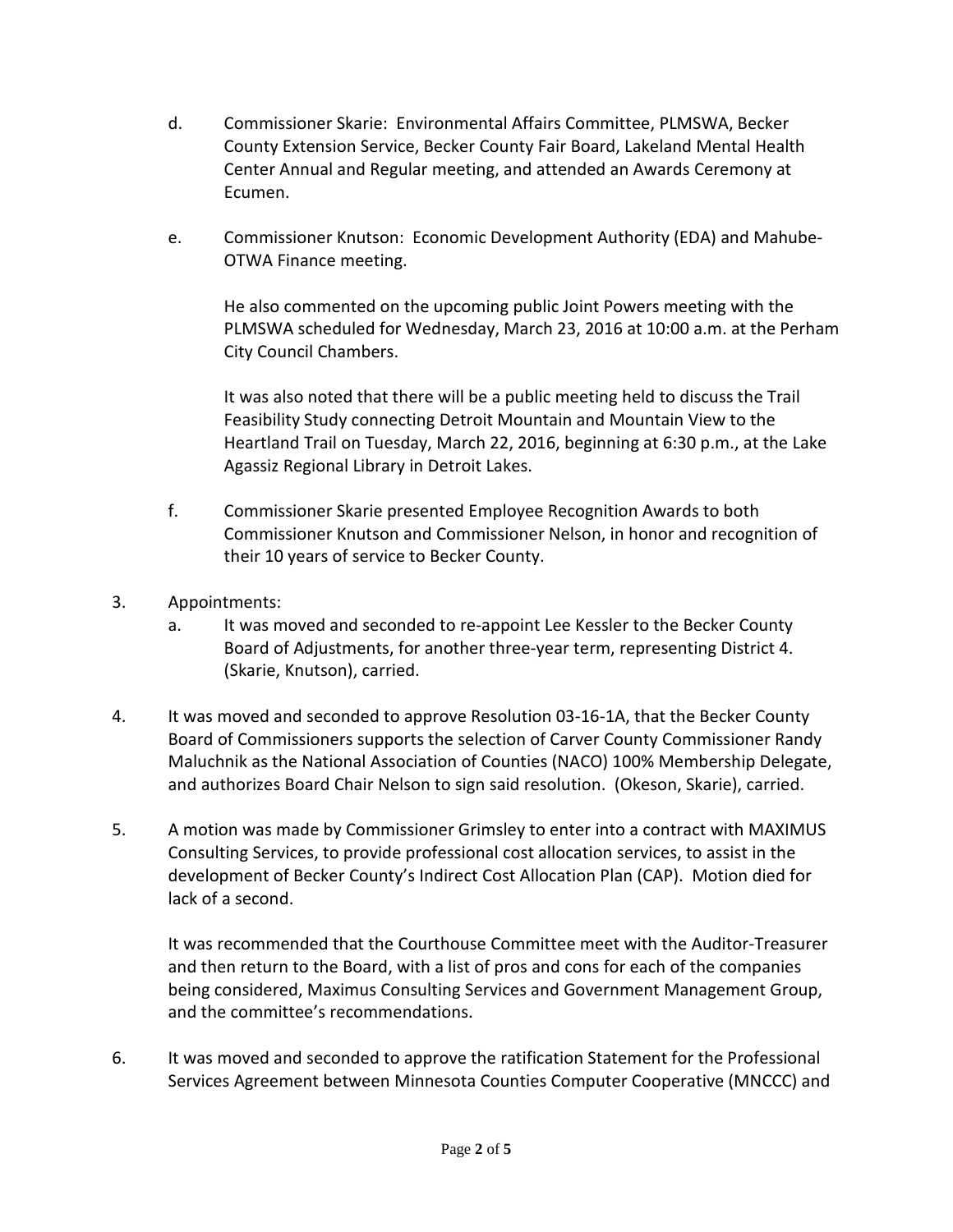TriMin Systems, Inc. for the maintenance and support of IFS, effective January 1, 2016 through December 31, 2018, and at a cost of \$8,915.00 to Becker County. (Knutson, Skarie), carried.

- 7. It was moved and seconded to approve the 2016 Delegation Agreement, as presented, for the renewal of the partnership between Becker County and the Minnesota Department of Natural Resources for Aquatic Invasive Species (AIS) Prevention and Inspection of Water-related Equipment. (Knutson, Okeson), carried.
- 8. It was moved and seconded to authorize Danny Johnson of the Maintenance Department, to move forward with the leasing of two (2) additional cars from Enterprise Fleet Management and for these vehicles to be designated to the Courthouse. (Skarie, Grimsley), carried.
- 9. The upcoming public Joint Powers meeting with the PLMSWA scheduled for March 23<sup>rd</sup> was discussed earlier in the meeting.
- 10. Discussion was held in reference to the possible reorganization of the Natural Resources Management, Planning and Zoning, Parks & Recreation, and Environmental Services Departments, with it noted that Commissioner Knutson will provide a plan for consideration and approval at the next Board of Commissioner's meeting.

Finance Committee Minutes: Mary Hendrickson presented:

- 1. It was moved and seconded to approve the Regular Claims, Auditor's Warrants, and Over 90-Day Claims, as presented:
	- a. Auditor's Warrants (Tuesday Bills):
		- i. 02/17/2016 in the amount of \$101,568.29;
		- ii. 02/23/2016 in the amount of \$200,755.93;

For a total of \$302,324.22

- b. Over 90-Days:
	- i. HDQ Landscaping, in the amount of \$3,750.00 (invoice just received);
	- ii. Jiffy Lube, in the amount of \$104.94 (invoice just turned in);

iii. Kitzmann Law Office, in the amount of \$208.00 (invoice just received); (Knutson, Skarie), carried.

- 2. It was moved and seconded to approve the Human Services claims for Human Services, Community Health, and Transit, as presented; with the exception of the reduction for mileage reimbursement for S. Ojala from \$900.00 to \$700.00, based on actual dates of travel. (Skarie, Grimsley), carried.
- 3. It was moved and seconded to accept the low quote of \$1,775.18 from Forum Printing of Detroit Lakes, for printing of the 2016 tax inserts, as presented. (Grimsley, Knutson), carried.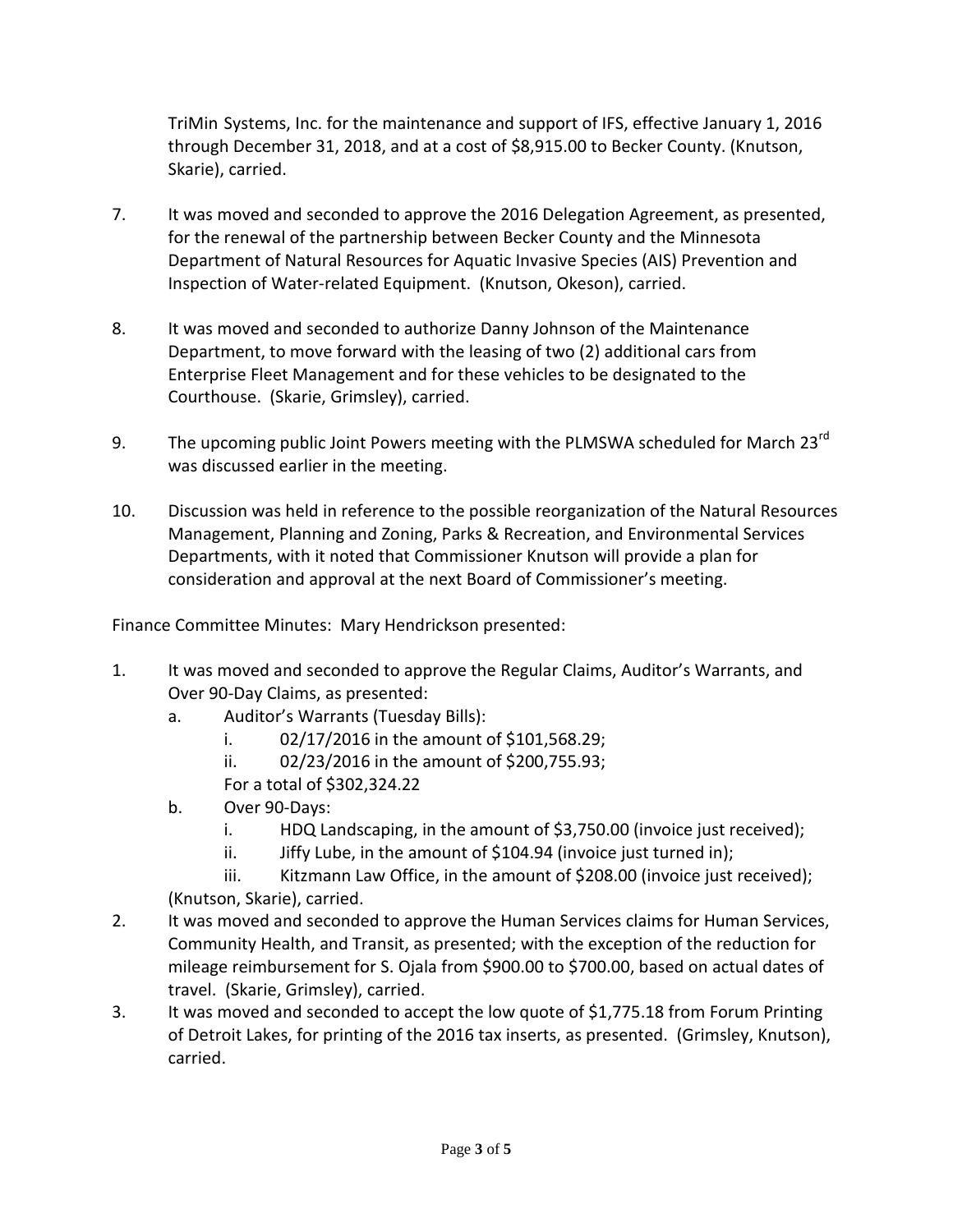Auditor-Treasurer: Mary Hendrickson presented:

- 1. Licenses and Permits:
	- a. It was moved and seconded to approve the Wine/Strong Beer License Renewal for Jolly Fisherman – Round Lake Township. (Knutson, Grimsley), carried.
	- b. It was moved and seconded to approve the 3.2 Off-Sale License Renewals for the following:
		- i. Sunlite Bar & Grill, Inc. Sunlite Bar & Grill Wayne Crawford Detroit Township;
		- ii. Jolly Fisherman Round Lake Township;
		- iii. Richard Sherbrooke/Cormorant Store, Inc. Cormorant Township. (Okeson, Grimsley), carried.
	- c. It was moved and seconded to approve the 3.2 On/Off-Sale License Renewal for Michael Levin/Green Valley Golf – Cormorant Township. (Skarie, Knutson), carried.
	- d. It was moved and seconded to approve the 3.2 Combination On/Off-Sale License Renewals for the following:
		- i. Whaley's Resort & Campground, LLC Nathan or Mitchell Lauwagie Round Lake Township;
		- ii. Frazee Golf, Inc. Burlington Township.

(Okeson, Knutson), carried.

- e. It was moved and seconded to approve the On-Sale (Includes Sunday Sales) Liquor License Renewals for the following:
	- i. Sunlite Bar & Grill, Inc. Sunlite Bar & Grill Wayne Crawford Detroit Township;
	- ii. The Cormorant Pub, Inc. DBA: The Pub Patricia J. Maloney Cormorant Township.

(Grimsley, Okeson), carried.

- f. It was moved and seconded to approve the Off-Sale Liquor License Renewals for the following:
	- i. Fisher Properties of Cormorant, Inc. Cormorant Bottle Shop Cormorant Township;
	- ii. Richwood Off-Sale, Inc. Jon Johnson Richwood Township;
	- iii. Shanda Askland Lakes of Coffee & Liquor Cormorant Township. (Skarie, Okeson), carried.
- g. It was moved and seconded to approve the New Tobacco License for Fisher Properties of Cormorant, Inc. – Cormorant Bottle Shop – Cormorant Township. (Knutson, Okeson), carried.
- 2. Auditor-Treasurer, Mary Hendrickson, presented the revised Becker County 2015 Sales and Use Tax Collections Report.
- 3. It was moved and seconded to accept the December 2015 Cash Comparison and Investment Summary, as presented. (Grimsley, Knutson), carried.